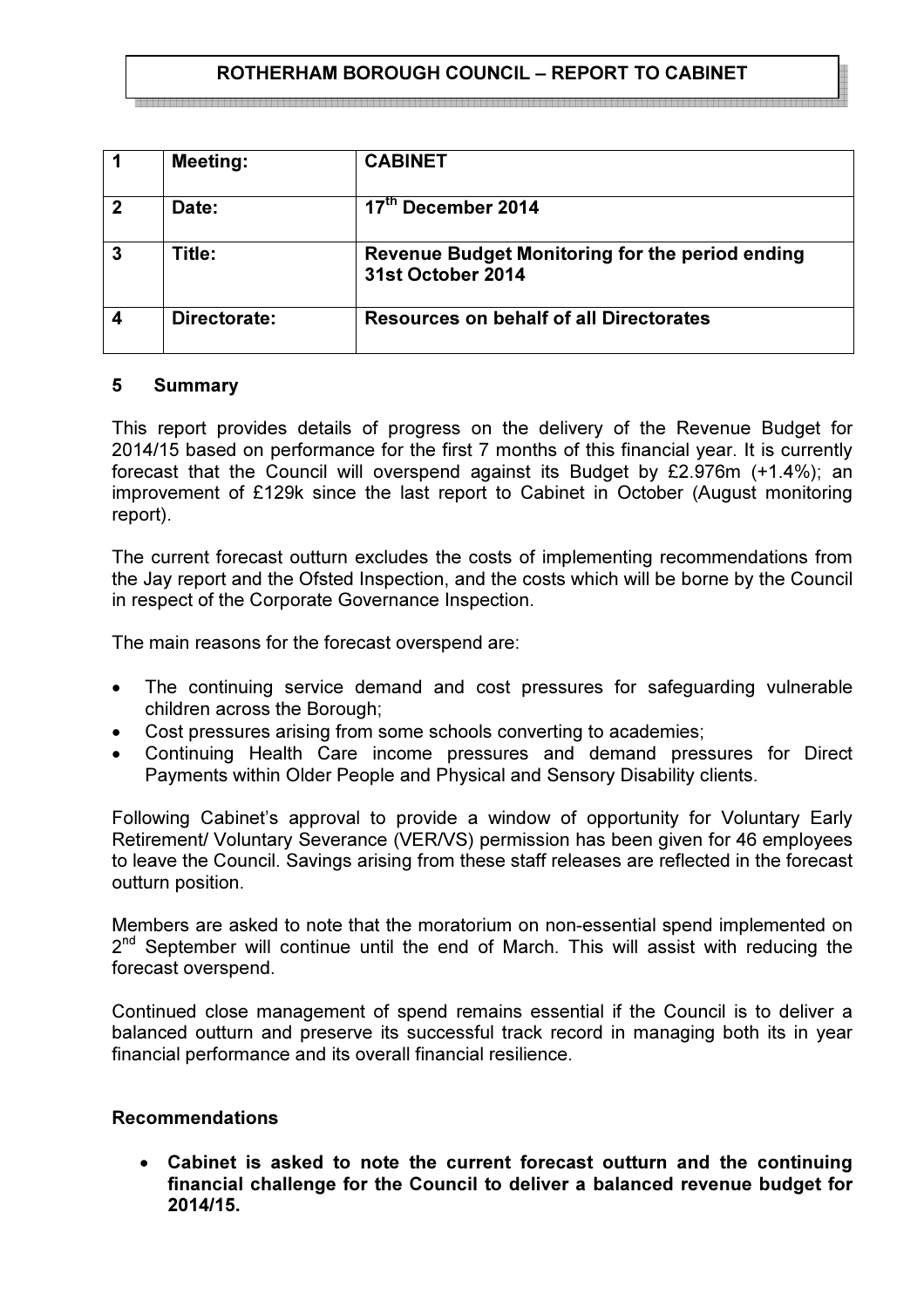### 7.1 Proposals and Details

This report presents details of spending against budget by Directorate covering the first 7 months of the 2014/15 financial year – April 2014 to October 2014 – and forecast costs and income to 31<sup>st</sup> March 2015.

# 7.2 The Overall Position

| <b>Directorate/Service</b>                            | Annual<br><b>Budget</b><br>2014/15<br>£'000 | Projected<br><b>Outturn</b><br>2014/15<br>£'000 | <b>Forecast</b><br><b>Variance</b><br>after Actions<br>$(over(+)/under(-))$<br>spend)<br>£'000 | %        |
|-------------------------------------------------------|---------------------------------------------|-------------------------------------------------|------------------------------------------------------------------------------------------------|----------|
| Children & Young<br><b>People Services</b>            | 43,288                                      | 47,034                                          | $+3,746$                                                                                       | $+8.7$   |
| <b>Academy Conversions</b><br>(Deficit)               | $\overline{0}$                              | 283                                             | $+283$                                                                                         | $+100.0$ |
| Neighbourhoods &<br><b>Adult Services</b>             | 74,389                                      | 74,325                                          | $-64$                                                                                          | $-0.1$   |
| <b>Environment and</b><br><b>Development Services</b> | 48,881                                      | 48,581                                          | $-300$                                                                                         | $-0.6$   |
|                                                       |                                             |                                                 |                                                                                                |          |
| <b>Resources</b>                                      | 11,366                                      | 11,230                                          | $-136$                                                                                         | $-1.2$   |
| <b>Central Services</b>                               | 30,961                                      | 30,408                                          | $-553$                                                                                         | $-1.8$   |
|                                                       |                                             |                                                 |                                                                                                |          |
| <b>TOTAL</b>                                          | 208,885                                     | 211,861                                         | $+2,976$                                                                                       | $+1.4$   |
| <b>Housing Revenue</b><br>Account (HRA)               | 82,509                                      | 81,025                                          | $-1,484$                                                                                       | $-1.8$   |

 Appendix 1 to this report provides a detailed explanation of the key areas of forecast over / underspend by Directorate. The summarised position for each Directorate is described below.

# Children & Young People's Directorate (+£4.029m forecast overspend)

The forecast overspend for Children's Services is largely due to pressures within the Children & Families Safeguarding Service. A further pressure (+£283k) relates to schools whose finances are in deficit when they convert to be a sponsored academy leaving the Council responsible for funding their accrued deficit. (Rawmarsh School: A Sports College and Swinton Brookfield Primary School).

A review of Abbey Special School is currently taking place. This school is currently forecasting a deficit outturn for this financial year (2014/15) which may be up to £100k. Depending on the outcome of this review there may be financial implications for the Council.

The number of looked after children requiring placements at the end of October 2014 was 402, an increase of 7 since the start of the financial year.

Pressures on budgets for provision of Out of Authority Residential placements (+£2.913m) and the provision of independent Foster Care placements (+£365k) are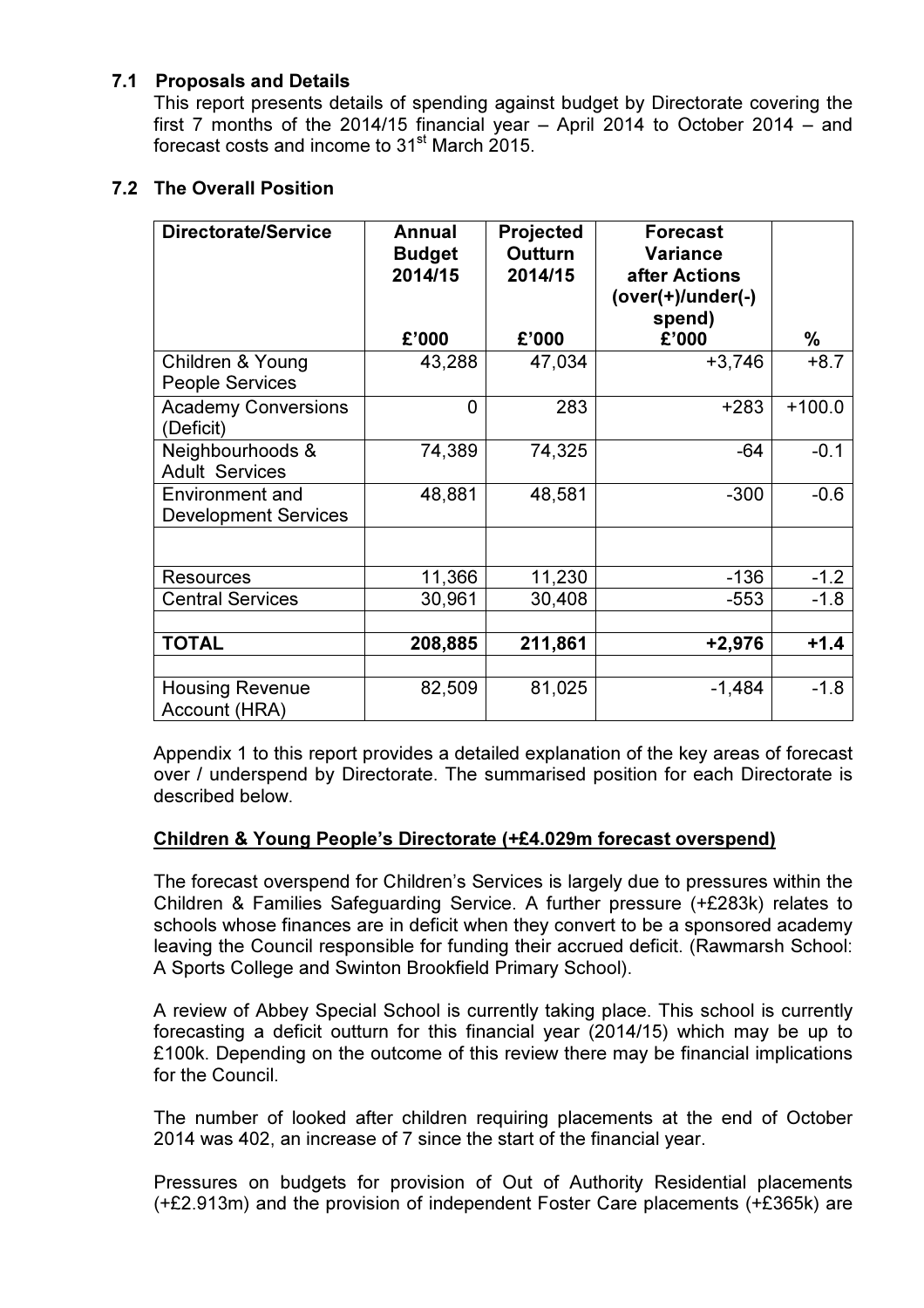the main service pressures. The cost of placements has increased as children are presenting with more complex needs. The service is looking at how they can find suitable, alternative, increased value for money placements to meet the needs of these young people.

Children's Social Care services remain under pressure despite the services' proactive approach to drive down costs including:

- Continued operation and challenge by the Multi-Agency Support Panel
- Successful work undertaken by the Commissioning Team which has resulted in the commissioning and re-commissioning of service provider contracts with significant cost reductions/cost avoidance of £604k to date in 2014/15.

Children's services continue to look for ways to reduce spend.

### Environment & Development Services including Internal Audit, Asset Management, Communications & Marketing and Policy & Planning (-£300k forecast underspend)

 The Directorate is currently forecasting an underspend of -£300k comprising pressures in Streetpride (+£130k), and Communications (+£24k), with Asset Management showing an improved position (-£168k). The Business Unit is now reporting a forecast underspend position (-£73k) as is Regeneration, Planning and Culture (-£213k). All budgets are continually being reviewed to ensure spend is of an essential nature.

The forecast underspend assumes that the Winter Pressures budget is sufficient to contain costs incurred over the Winter months (2014/15). It should however be noted this budget overspent by +£139k in the mild Winter of 2013/14.

### Neighbourhoods and Adult Services including Public Health, Commissioning, Procurement, Performance & Quality and Cohesion (-£0.064m forecast underspend)

Overall the Directorate (including ring-fenced Public Health funded services) is forecasting an underspend of -£64k. Within this, Adult Services are forecasting an overspend (+£737k) and Neighbourhood Services a forecast underspend of -£684k. Commissioning, Procurement, Performance & Quality and Cohesion services are forecasting a collective underspend of (-£117k). Key Directorate pressures include budget savings from previous years not being fully achieved in respect of additional continuing health care (CHC) funding, delays on achieving budgeted savings within Learning Disability services, plus recurrent pressures on demand for Direct Payments within Older People and Physical and Sensory Disability clients.

Public Health Services (ring-fenced funding) are currently forecasting a balanced Outturn.

The forecast position for Neighbourhoods and Adult Services is made up of a number of forecast under and overspends, detailed in Appendix 1.

### Resources Directorate including ICT (-£0.136m forecast underspend)

Overall the Directorate is forecasting an underspend of -£136k. This is predominantly in respect of reduced costs and additional income generation with HR and Payroll services.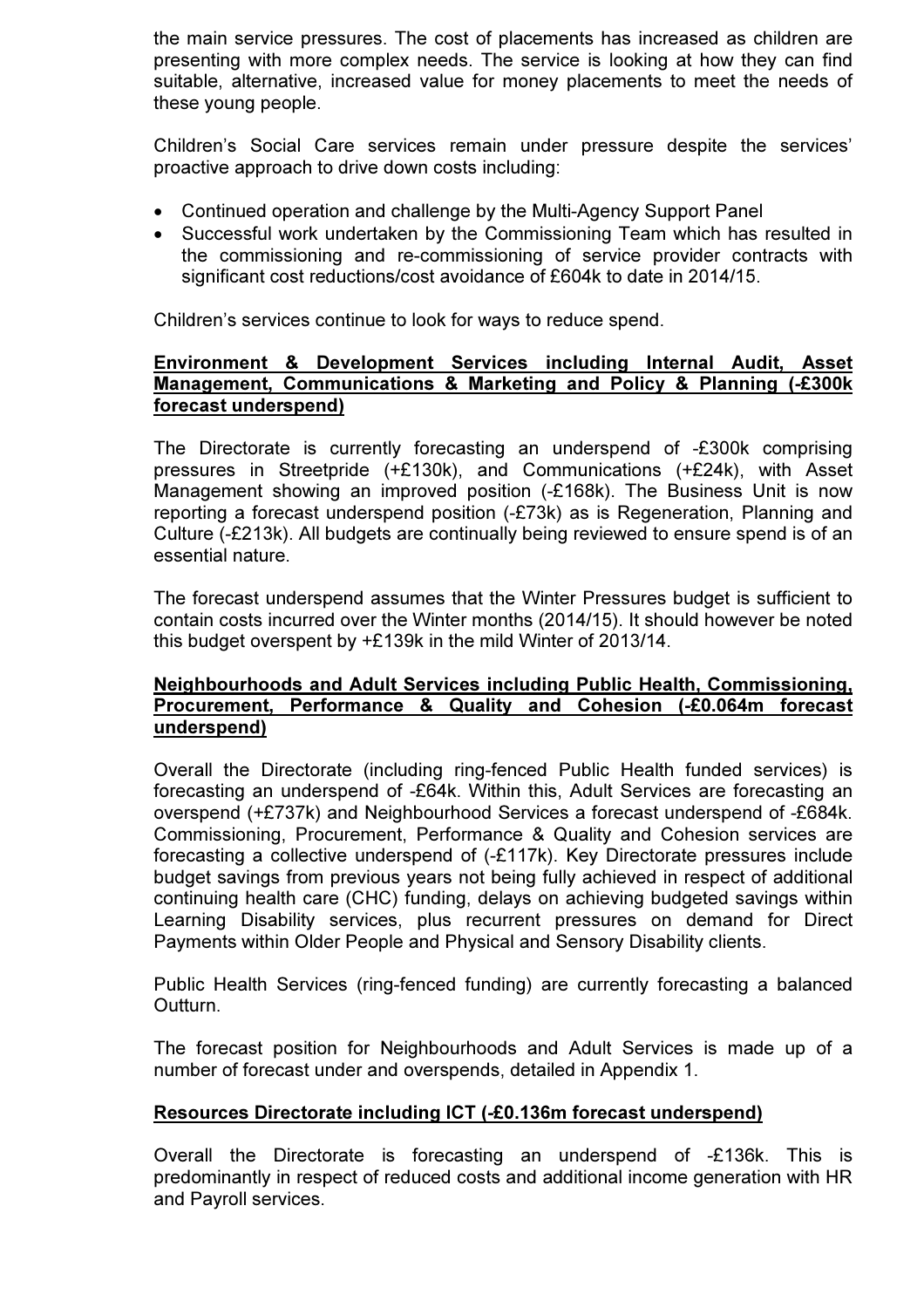# Central Services (-£0.553m forecast underspend)

There are currently two key pressures within Central Services. Rotherham's share of the pension deficit in respect of winding down Local Government Yorkshire & Humber (LGYH) (£80k) and Rotherham's share of the costs for the Economic Regeneration Team within the Sheffield City Region Combined Authority (£188k).

The 2014/15 costs directly associated with the Professor Jay investigation into Child Sexual Exploitation (CSE) amount to £102k. (Costs in 2013/14 were £37k).

Forecast savings within Central Services offset the above pressures and contribute to the wider directorate pressures:

- £480k tax saving through efficient tax management; and
- £443k representing the reduced provision required to settle the South Yorkshire Trading Standards liability.

The cost of the Corporate Governance inspection, the cost of responding to Ofsted recommendations and the costs associated with responding to recommendations following the publication of the Jay Report are being collated and will be included in a future revenue monitoring report. The Council will initially be looking to contain these costs and any other potential liabilities within the Council's overall Budget. If this proves not to be possible, then the use of the Council's Working Balance will be required. The Council has written to Government requesting an indication of the likely costs of the CGI which will have to be borne by the Council.

### 7.3 Housing Revenue Account (HRA) (Forecast underspend -£1.484m)

The Housing Revenue Account is forecasting a £1.484m reduction in the transfer from reserves compared with the agreed budget. The HRA had budgeted to use £1.440m from reserves but current forecasts a contribution to reserves of £44k.

# 7.4 Agency, Consultancy and Non-Contractual Overtime Costs

Details of spend on Agency, Consultancy and Non-Contractual overtime costs are shown below. These costs are included within each Directorate's forecast outturn position.

| <b>Directorate</b>                                     | Outturn<br>2013/14 | <b>Cumulative</b><br>to Oct. 2013 | <b>Cumulative</b><br>to Oct. 2014 |  |
|--------------------------------------------------------|--------------------|-----------------------------------|-----------------------------------|--|
|                                                        | £'000              | £'000                             | £'000                             |  |
| Children & Young People's<br>Services (CYPS)           | 830                | 473                               | 591                               |  |
| Neighbourhoods & Adult<br>Services (NAS)               | 345                | 257                               | 177                               |  |
| <b>Environment &amp; Development</b><br>Services (EDS) | 558                | 449                               | 496                               |  |
| <b>Resources</b>                                       | 134                | 79                                | 73                                |  |
| <b>TOTAL</b>                                           | 1,867              | 1,258                             | 1,337                             |  |

### Agency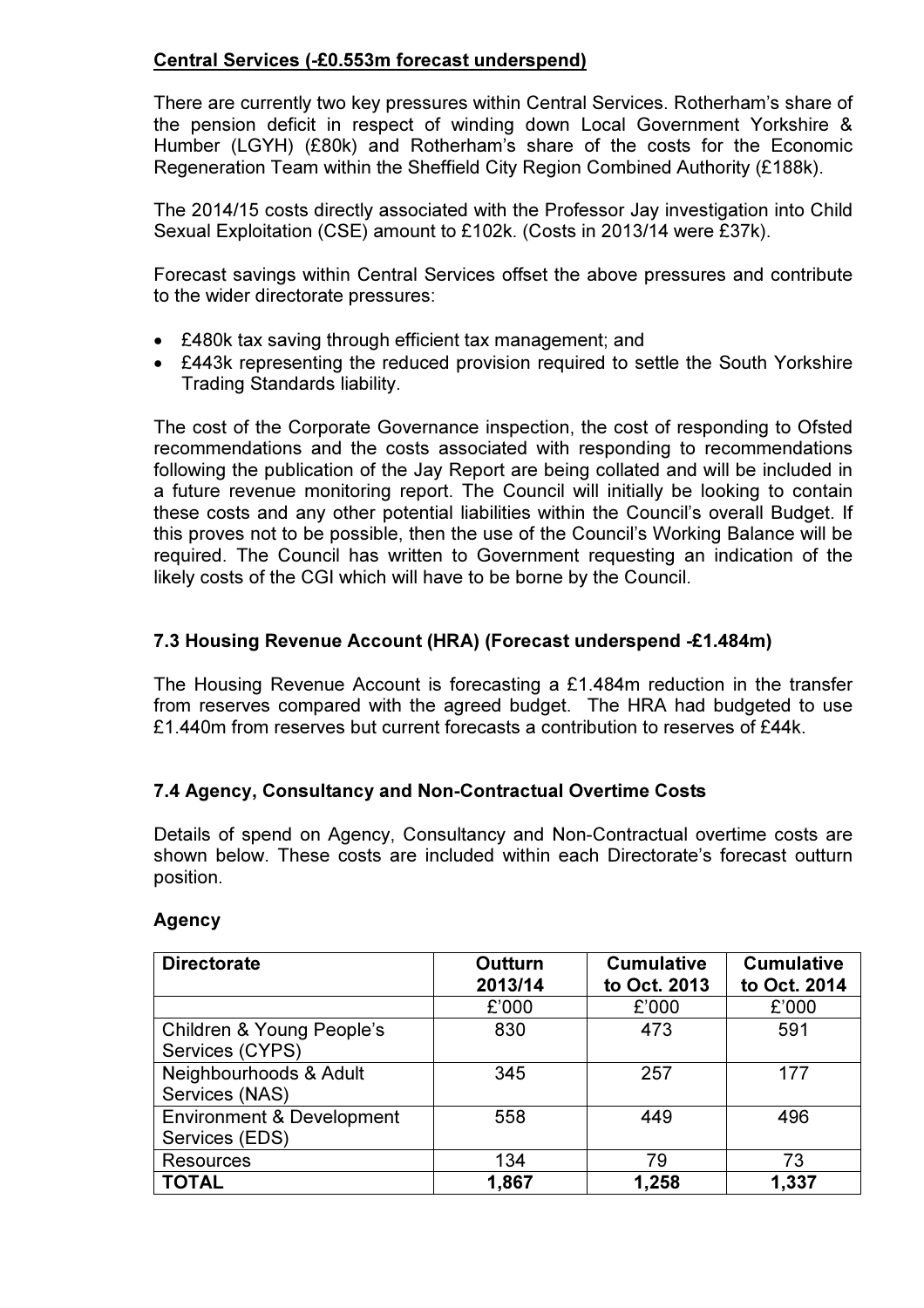### Main reasons for spend:

CYPS: Cover for post of Interim Director of Safeguarding post; cover for vacant and long term sick Social Work posts and employment of an interim Service Manager to oversee improvement in the LAC service.

NAS: Residential Care and Assessment & Care Management Social work Teams to maintain statutory levels of service, including cover for vacancies and sickness.

EDS: Cover for holidays and sickness absence mainly within Streetpride services.

Resources: Staff cover in Legal Services

#### **Consultancy**

| <b>Directorate</b>                                      | Outturn<br>2013/14 | <b>Cumulative</b><br>to Oct. 2013 | <b>Cumulative</b><br>to Oct. 2014 |
|---------------------------------------------------------|--------------------|-----------------------------------|-----------------------------------|
|                                                         | £'000              | £'000                             | £'000                             |
| Children & Young People's<br><b>Services</b>            | 274                | 104                               | 139                               |
| Neighbourhoods & Adult<br><b>Services</b>               | 71                 | 23                                | O                                 |
| <b>Environment &amp; Development</b><br><b>Services</b> | 173                | 121                               | 52                                |
| <b>Resources</b>                                        | 23                 | 10                                | 6                                 |
| <b>TOTAL</b>                                            | 541                | 258                               | 197                               |

#### Main reasons for spend:

CYPS: School Effectiveness Service which is predominantly grant funded and Special Education Needs & Disabilities (SEND) reform which is specific grant funded.

EDS: Local Development Plan, Waste PFI, Transportation and Countryside Operations.

Resources: Specialist ICT Support.

#### Non-Contractual Overtime

| <b>Directorate</b>                                      | Outturn<br>2013/14 | <b>Cumulative</b><br>to Oct. 2013 | <b>Cumulative</b><br>to Oct. 2014 |  |
|---------------------------------------------------------|--------------------|-----------------------------------|-----------------------------------|--|
|                                                         | £'000              | £'000                             | £'000                             |  |
| Children & Young People's<br><b>Services</b>            | 121                | 70                                | 52                                |  |
| Neighbourhoods & Adult<br><b>Services</b>               | 377                | 240                               | 122                               |  |
| <b>Environment &amp; Development</b><br><b>Services</b> | 501                | 295                               | 251                               |  |
| <b>Resources</b>                                        | 149                | 64                                | 98                                |  |
| <b>TOTAL</b>                                            | 1,148              | 669                               | 523                               |  |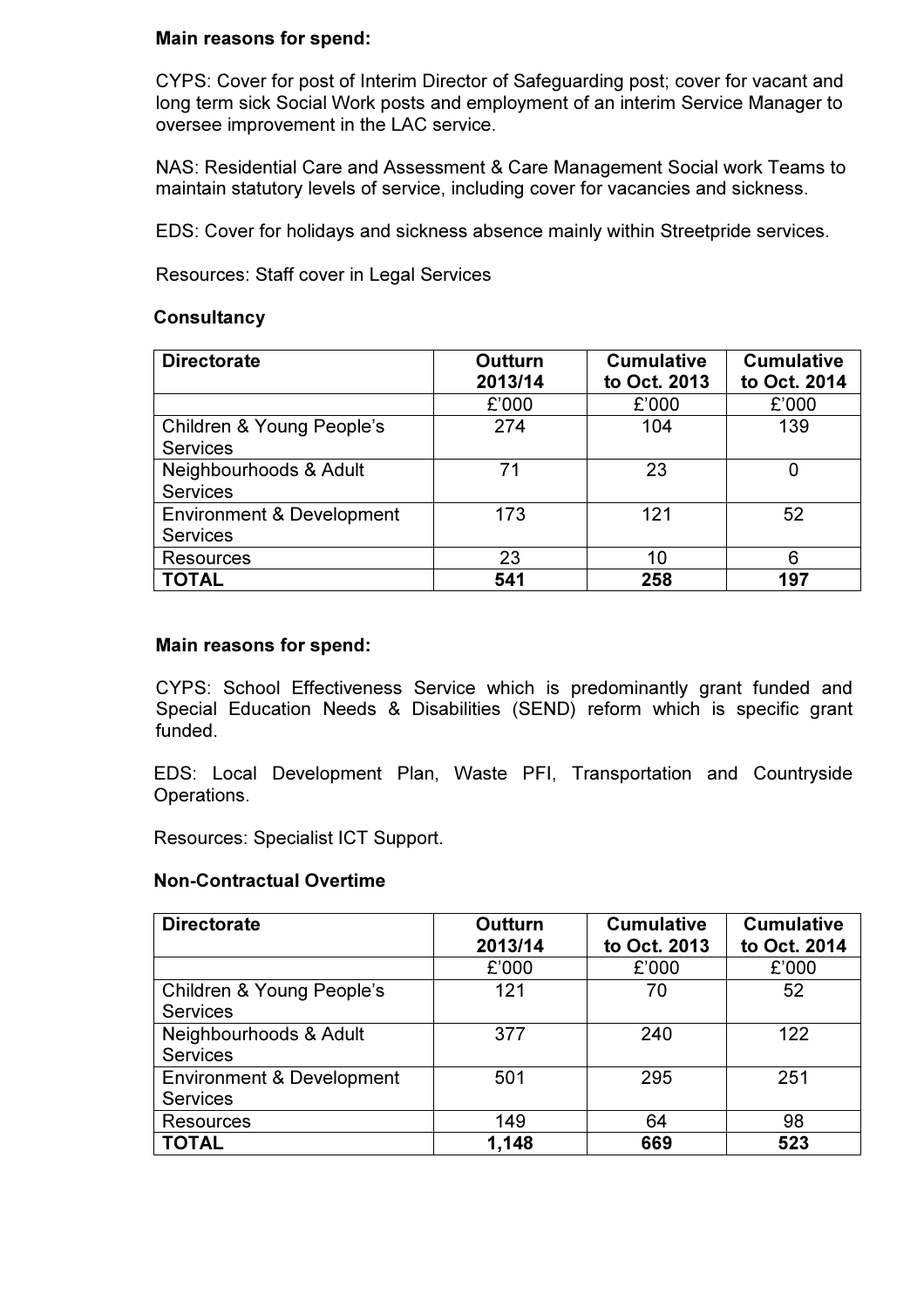#### Main reasons for spend:

CYPS: Provision of staff cover, mainly within residential units.

NAS: Maintaining statutory staffing levels in residential, home care, day care services and social work posts and represents cover for sickness and delays in recruiting to vacant posts.

EDS: Maintaining Streetpride services, facilities services, caretaking and cleaning.

Resources: ICT – Business Continuity (£18k), Revenues and Benefits – Income collection (£69k), Town Hall – Member services/support (£9k) and Legal Services (£2k).

### 7.5 Collection Fund

At this stage of the financial year it is forecast that the budgeted level of Council Tax and Business Rates will both be achieved.

#### 8. Finance

The financial issues are discussed in section 7 above.

Management actions need to be identified and implemented across all Directorates to bring projected spend in line with Budget limits by the end of March 2015.

#### 9 Risks and Uncertainties

At a time of economic difficulty and tight financial constraints, managing spend in line with the Council's Budget is paramount. Careful scrutiny of expenditure and income across all services and close budget monitoring therefore remain a top priority if the Council is to deliver both its annual and medium term financial plans while sustaining its overall financial resilience.

Costs associated with implementing recommendations from the Jay Report, the recent Ofsted Inspection and the ongoing Corporate Governance Inspection are being collated and are likely to be a significant unbudgeted cost. As more detail becomes available this will be included in future budget monitoring reports to Cabinet.

The number and likely cost of CSE claims is a further, likely significant, unquantified risk at present.

Although both Council Tax and Business Rates collection levels are currently on target there remains a risk that this could change during the remaining months of the year.

The current forecast assumes that costs associated with the Winter Pressures will be contained within budget. In 2013/14 these costs exceeded budget by £139k.

Should there be any financial consequence from the review of Abbey Special School, this is currently not quantified and included within the forecast outturn position.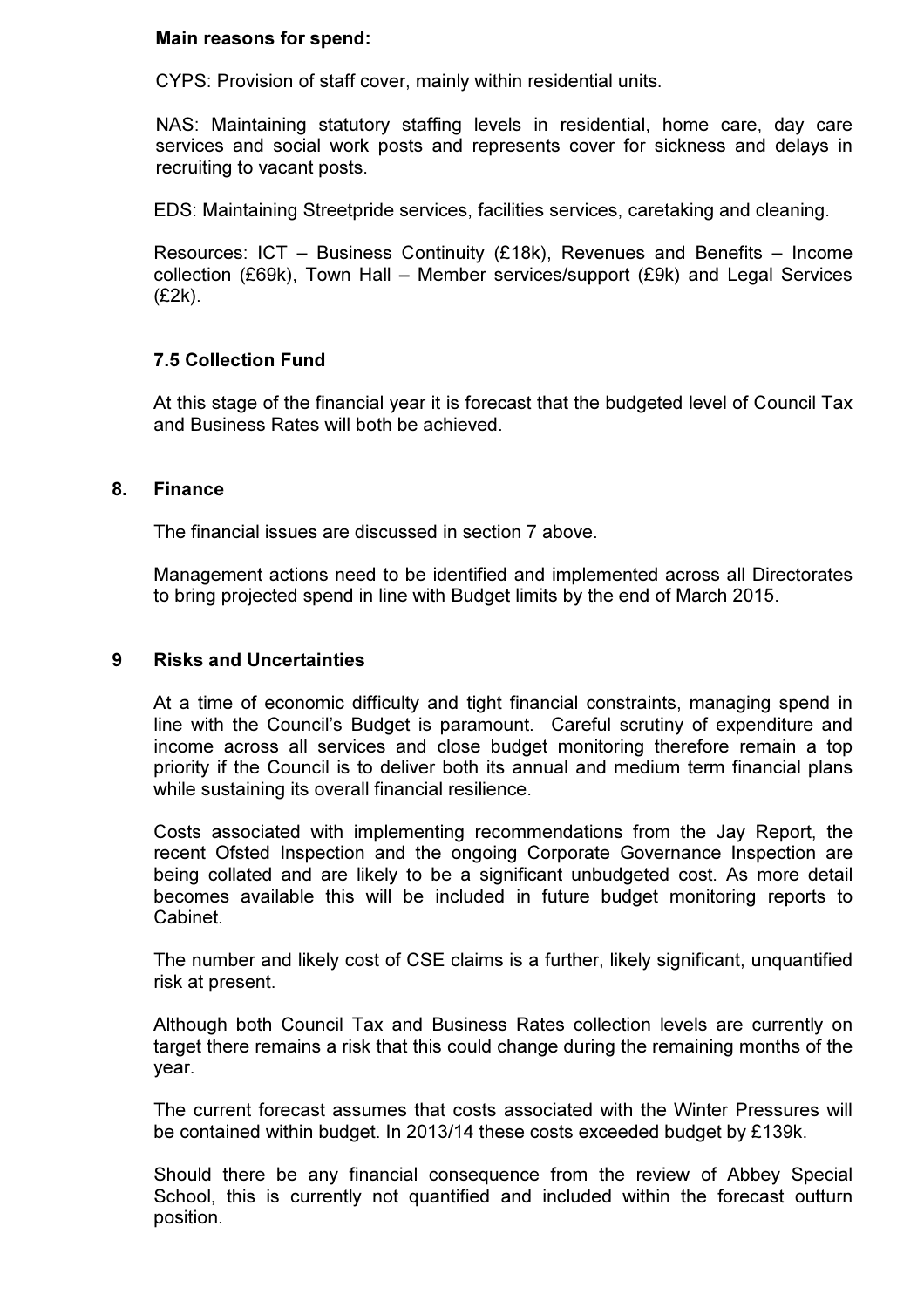### 10. Policy and Performance Agenda Implications

The delivery of the Council's Revenue Budget and Medium Term Financial Plan within the parameters agreed at the start of the current financial year is essential if the objectives of the Council's Policy agenda are to be achieved. Financial performance is a key element within the assessment of the Council's overall performance framework.

### 11. Background Papers and Consultation

- Revenue Budget and Council Tax for 2014/15 Report to Council 5th March 2014.
- Strategic Directors and Service Directors of the Council

Contact Name: Stuart Booth, Director of Financial Services, ext. 22034 Stuart.Booth@Rotherham.gov.uk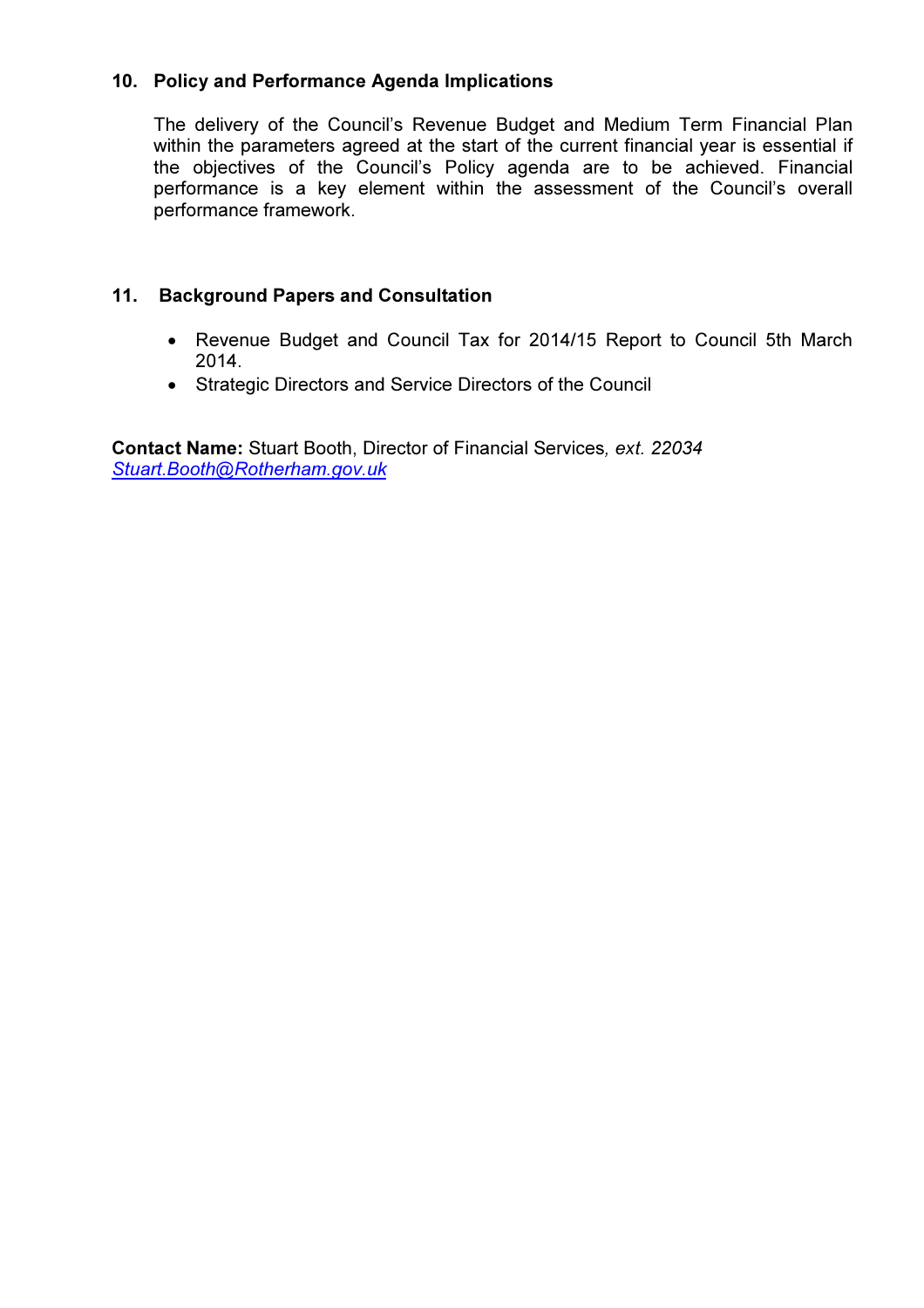# Appendix 1

### Key reasons for forecast over / underspends

### Children & Young People's Services (+£4.029m forecast overspend)

The key factors contributing to the forecast overspend are:

### Academy Conversions - Deficits (+£283k)

The forecast over spend is due to provisions for the forecast deficit positions on the following schools when they convert to become a sponsored academy in 2014/15:

Rawmarsh School: a Sports College - £+£236k (This is in addition to the £300k provided for in the 2013/14 accounts); and

Swinton Brookfield - £47k (This is in addition to the £39k provided for in the 2013/14 accounts).

### Directorate Wide Services (-£32k)

This forecast underspend consists of an over spend on the Central Budget due to the legal costs of academy conversions (+£35k) & supplies (+£3k) offset by a forecast underspend on the pensions budget (-£70k) due to reductions in payments.

### Schools and Lifelong Learning Service Wide (+£2k)

The forecast overspend is due to costs for the Yorkshire and Humber Education Challenge (+£3k) slightly offset by forecast underspends on car allowances and room hire (-£1k).

### School Effectiveness (-£56k)

This forecast underspend is mainly due 4 advisors leaving the School Effectiveness Service and there being a slight delay in recruiting replacements (-£57k). The remainder of the projection (+£1k) is due to Rockingham PDC forecasting income generation slightly below their £35k income target.

### Special Education Provision (+£42k)

The forecast under recovery of income in the Education Welfare Team is due to a change in legislation which no longer allows them to charge Academies for such services (+£24k) and additional costs of SEN Complex Needs placements (+£93k). This is partially offset by forecast underspends on staff costs within the Children in Public Care Team (-£19k), additional income generation in the SEN Assessment/Admissions Team (-£17k) & on staffing due to vacancies in the Education Psychology Team (-£18k), Parent Partnership Team (-£11k) and Learning Support & Autism Team (-£10k).

### Early Years Services (-£70k)

The projected underspend in this area is due to delays in recruitment & savings due to staff not being in the pension scheme within the Early Years Team (-£20k) & Children Centres (-£50k)

### Integrated Youth Support (-£80k)

The forecast underspend is as a result of a reduction in the non-pay costs within the service (- £169k) due to the spend moratorium and reduced staff costs offset by a forecast overspend in Outdoor education due to under-recovery of income (+£89k).

### Safeguarding, Children and Families Service Wide (-£56k)

This forecast underspend is mainly on legal fees (-£88k) due to the courts ceasing and refunding final hearing fees. This is partially reduced by costs for the previous interim Director of Safeguarding post (+£29K) and Business Support teams mainly due to 2 new posts and additional agency costs (+£3k).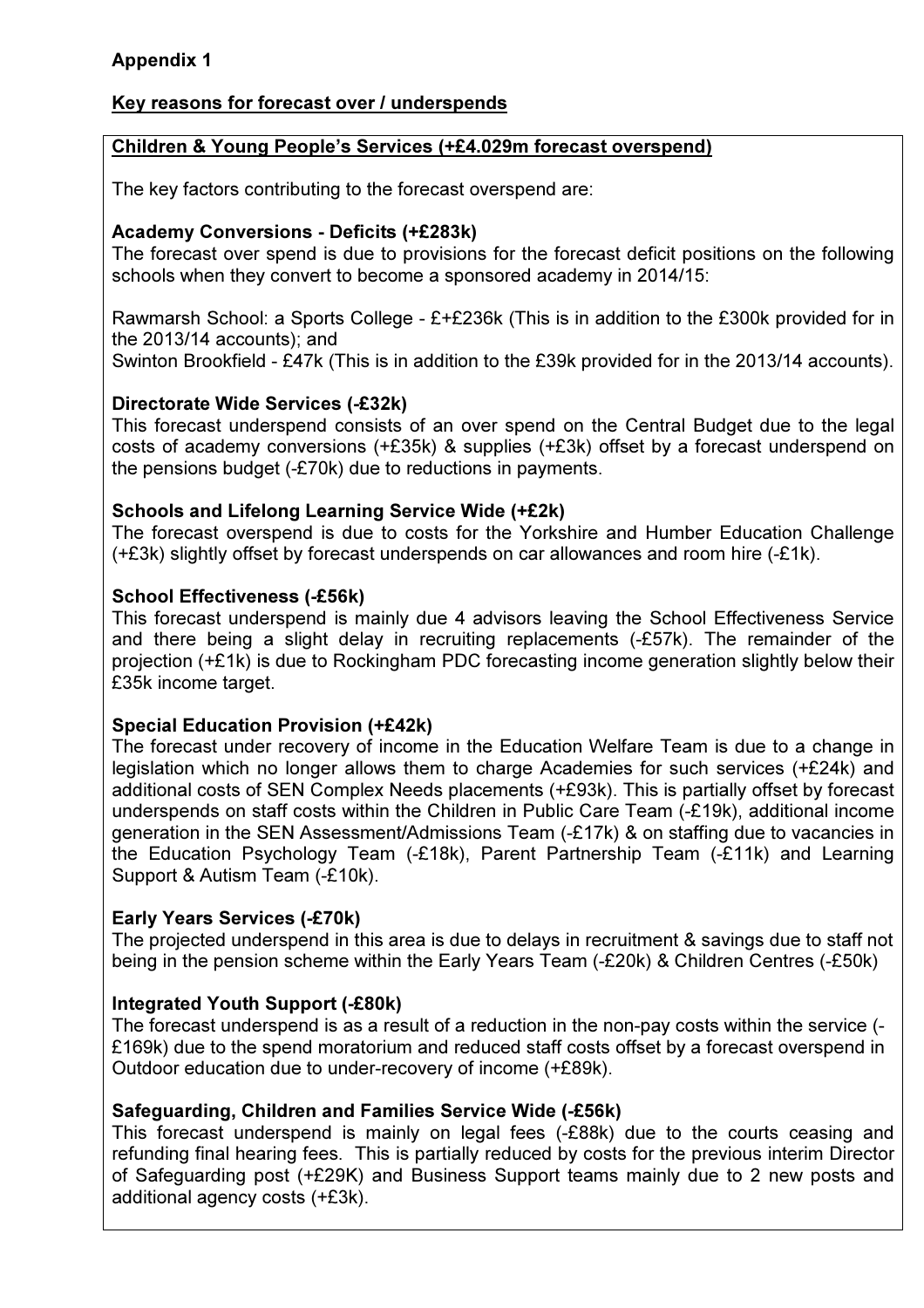### Child Protection Teams (+£80k)

This forecast overspend is due to the withdrawal of the DSG funding by the Schools Forum (+£49k), reduced staff costs through vacancies (-£7k), additional agency staff costs +(£16k) and 2 new Independent Reviewing Officer Posts (+£23k) in the Safeguarding Unit slightly offset by a small projected underspend on the Children's Rights Team (-£1k).

### Children in Need Social Work Teams (+£536k)

This forecast overspend is due to Agency staff costs & additional staff appointments over establishment (+£532k), partially offset by staff cost savings through vacancies (-£12k) & a forecast underspend on supplies (-£9k) within the Children in Need teams. This is to better maintain business continuity rather than having to recruit expensive agency staff to cover periods between staff leaving and new staff commencing employment in post. This area also includes a projected overspend on the Out of Hours service (+£36k), partially offset by a projected underspend on the Family Assessment Team (-£11k) due to staff not being in the pension scheme & delays to recruitment.

### Looked After Children - LAC (+£3,398k)

The service is forecasting an overspend mainly due to out of authority residential placements (+£2,913k) and independent fostering placements (+£365k).

The Adoption Reform Grant that was first received in 2013/14 was reduced by £746k in 2014/15. This grant significantly mitigated LAC budget pressures in 2013/14 on a temporary basis.

The service overspent in 2013/14 (+£1.617m) and due to the increased number and forecast length and complexity of placements, the forecast overspend is currently expected to increase to the extent above (+£2.913m and £0.365m respectively).

To help mitigate these pressures the service, alongside the Commissioning team are conducting a review of placements.

|                                           | 2011/12                                                           |                    | 2012/13           |                    | 2013/14           |                    | 2014/15 as at 31st October                                                                     |                                           | Actual                                   |
|-------------------------------------------|-------------------------------------------------------------------|--------------------|-------------------|--------------------|-------------------|--------------------|------------------------------------------------------------------------------------------------|-------------------------------------------|------------------------------------------|
| <b>Placement Type</b>                     | Average<br>No. of                                                 | Average<br>Cost of | Average<br>No. of | Average<br>Cost of | Average<br>No. of | Average<br>Cost of | Average No.<br>of<br>placements Placement placements Placement placements Placement placements | Average Cost s as at 31st<br>of Placement | <b>Number of</b><br>placement<br>October |
|                                           |                                                                   | £ per week         |                   | £ per week         |                   | £ per week         |                                                                                                | £ per week                                |                                          |
| <b>Out of Authority Residential</b>       | 18                                                                | 3.022              | 21.1              | 3.206              | 25                | 3.245              | 32.4                                                                                           | 3.318                                     | 36                                       |
| R1 Accommodation only U/A                 |                                                                   | U/A                | U/A               | U/A                | U/A               | U/A                | 11.8                                                                                           | 2,812                                     | 14                                       |
| R2 Accommodation & therapy U/A            |                                                                   | U/A                | U/A               | U/A                | U/A               | U/A                | 9.3                                                                                            | 2.845                                     | 9                                        |
| R3 Accommodation, therapy & education U/A |                                                                   | U/A                | U/A               | U/A                | U/A               | U/A                | 9.0                                                                                            | 3.801                                     | 12                                       |
| R4 Parent & Baby U/A                      |                                                                   | U/A                | U/A               | U/A                | U/A               | U/A                | ٠                                                                                              | 0                                         | 0                                        |
| Secure U/A                                |                                                                   | U/A                | U/A               | U/A                | U/A               | U/A                | 1.9                                                                                            | 3,753                                     |                                          |
| Remand                                    | U/A                                                               | U/A                | U/A               | <b>U/A</b>         | 1.6               | 3,154              | 0.7                                                                                            | 815                                       | 0                                        |
| <b>Independent Fostering Agencies</b>     | 125                                                               | 887                | 121               | 874                | 107               | 879                | 108.8                                                                                          | 864                                       | 109                                      |
| Standard U/A                              |                                                                   | U/A                | 74.8              | 745                | 66.1              | 759                | 60.8                                                                                           | 756                                       | 61                                       |
| Complex U/A                               |                                                                   | U/A                | 27.2              | 938                | 24                | 1,105              | 35.8                                                                                           | 909                                       | 35                                       |
| Specialist U/A                            |                                                                   | U/A                | 19                | 1.287              | 16.9              | 998                | 12.3                                                                                           | 1,265                                     | 13                                       |
| <b>In-house Fostering</b>                 | 158.8                                                             | 230                | 162               | 246                | 165.2             | 261                | 174.2                                                                                          | 267                                       | 170                                      |
|                                           | Note: U/A - This detailed breakdown was unavailable in past years |                    |                   |                    |                   |                    |                                                                                                |                                           |                                          |

### Further details of placements are below:

### Out of Authority Residential

- The number of children in residential out of authority placements as at end of October 2014 is 36 (an increase of 5 since 31 March 2014 & an increase of 11 since 31 March 2013).
- The average number of placements has increased from 25 in 2013/14 to 32.4 in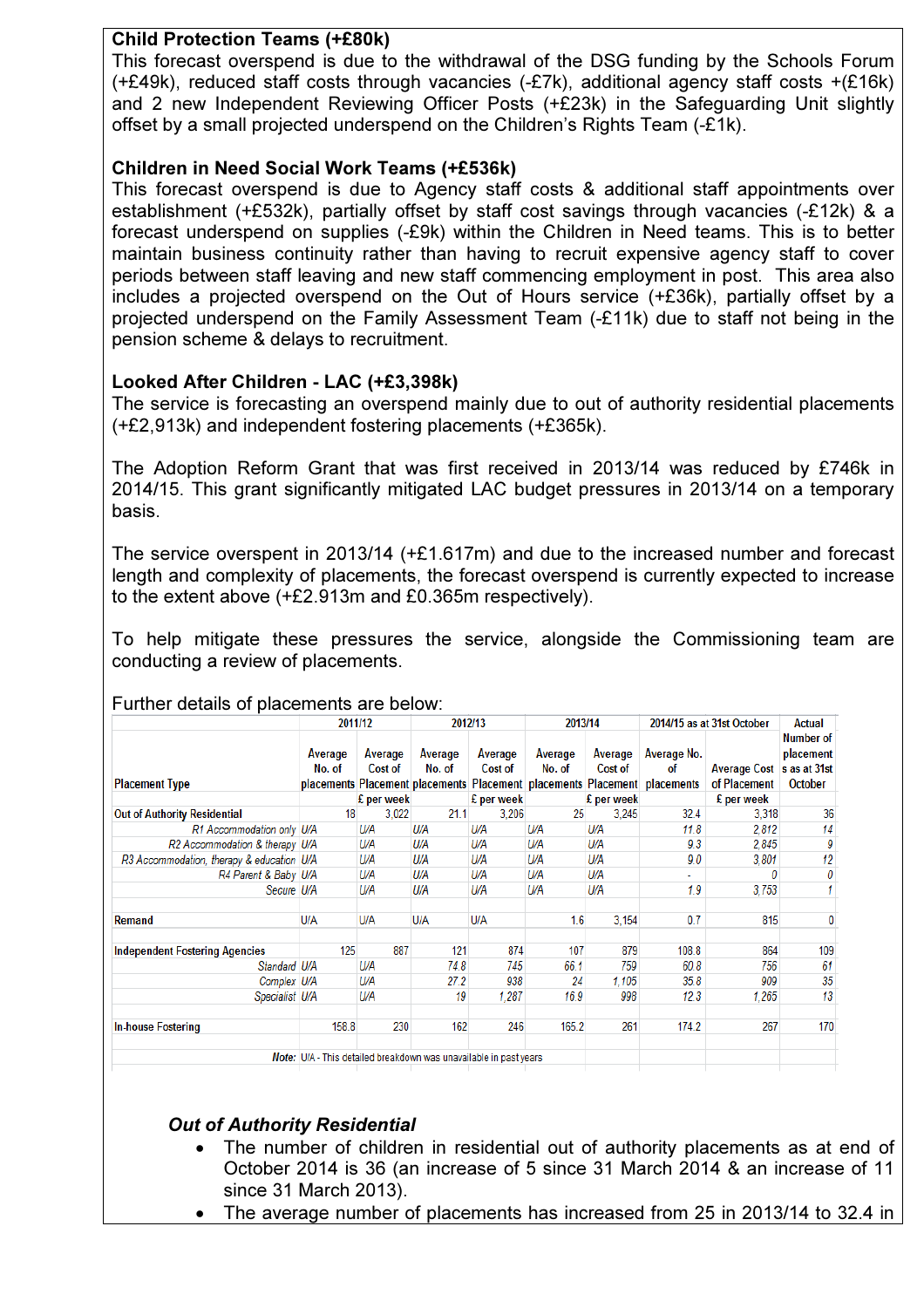2014/15, so far, which is an increase of 7.4 (29.8%). At an average cost of £3,318 per week this 7.4 increase equates to a cost of £1.283m per annum.

- Due to the increasing complexity of children's needs that are going into residential out of authority placements & despite successful negotiations by the Commissioning team to minimise the cost of these placements, the average cost per week of these placements has increased from £3,022 in 2011/12 to £3,318 currently – an increase of 9.8%. The average number of placements in the same period has risen by 14.4 (80%) from 18 to 32.4.
- From 1 April 2013 children's remand placements were fully funded by the Local Authority & RMBC received a national grant of £78k in 2013/14 to cover these additional costs. The allocation for 2014/15 has been reduced to £53k. The cost of these placements in 2014/15 so far is £33k. At the end of October 2014 there were no remand placements (a reduction of 2 since 31 March 2014).

### Independent Fostering Agencies

- The number of children in Independent foster Care as at end October 2014 is 109 (an increase of 7 since the end of March 2014 & a reduction of 9 since  $31<sup>st</sup>$ March 2013).
- The average cost of a placement has reduced by £23 or 2.6% since 2011/12.
- The average number of placements during the same period has decreased by 16.2 (13%).

### In-house Fostering

- The number of children in in-house fostering placements as at end of October 2014 is 170 (an increase of 3 since the end of March 2014).
- The cost of a placement has risen by an average of £37 or 16% since 2011/12.
- The average number of placements during the same period has increased by 15.4 (9.7%)

The number of looked after children was 402 at end of October, an increase of 2 since the end of March 2014.

Fostering Services are forecasting an overspend on Fostering allowances (+£121k) & Residence Orders (+£62k) due to having more children placed than planned during the first part of the year (see table below) & also due to some placements costing more than the budgeted average. This is partially offset by forecast staffing savings in the Fostering team (-£45k) & forecast underspends on Fostering equipment (-£20k) & Family Together packages (-£16k).

Adoption Services are forecasting an overspend on Special Guardianship Orders (+£11k). This is offset with forecast underspends on allowances (-£14k) due a reduction in the number of carers, Inter Agency costs (-£123k) due to more adoptions being done in house & small underspends on the LAAC and Adoption Teams (-£1k).

The table below shows the current placements numbers compared to the plan used when budget setting for 2014/15: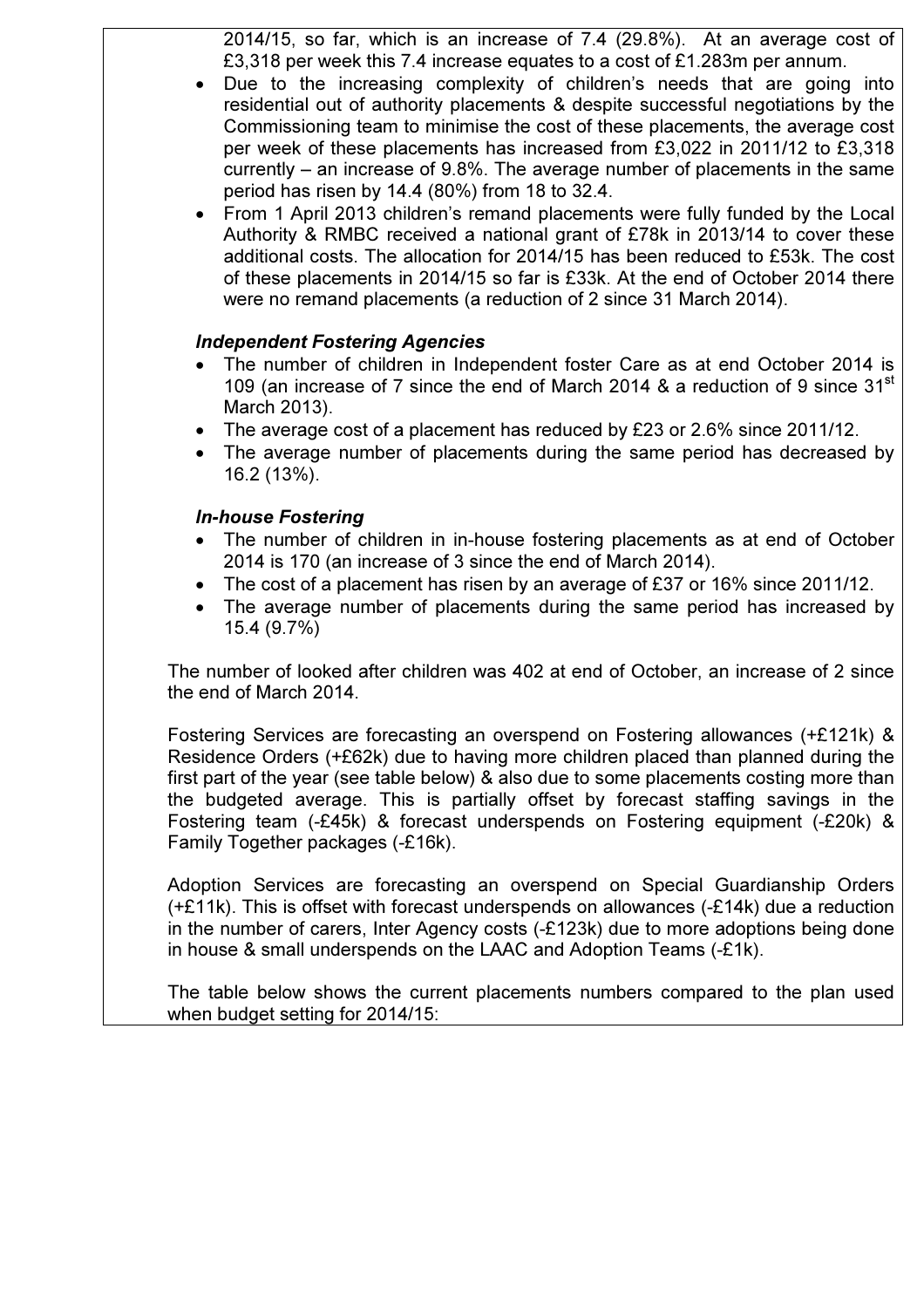| <b>Placement Type</b>                     | <b>Actual No.</b><br>οf<br>placement<br><b>October</b><br>2014 | <b>Planned</b><br>s as at 31st No. by this<br>stage of<br>the year | No. of<br>placements<br>above plan | Average<br>Cost per<br>week<br>used for<br>budget<br>setting<br>£ | <b>Total</b><br><b>Additional</b><br><b>Cost for the</b><br>next 5<br>months<br>f'000 | <b>Cost Avoided for</b><br>Approximate the next months -<br>assuming an IFA<br>placement would<br>have been used<br>(£854 Per week)<br>f'000 |
|-------------------------------------------|----------------------------------------------------------------|--------------------------------------------------------------------|------------------------------------|-------------------------------------------------------------------|---------------------------------------------------------------------------------------|----------------------------------------------------------------------------------------------------------------------------------------------|
| <b>In-House Fostering</b>                 | 170                                                            | 174                                                                | $-4$                               | 264                                                               | o                                                                                     |                                                                                                                                              |
| Adoption - with means<br>tested allowance | 85                                                             | 93                                                                 | -8                                 | 167                                                               | o                                                                                     | n                                                                                                                                            |
| <b>Residence Orders</b>                   | 142                                                            | 131                                                                | 11                                 | 129                                                               | 37                                                                                    | 245                                                                                                                                          |
| Special Guardianship                      | 85                                                             | 89                                                                 | $-4$                               | 118                                                               | 0                                                                                     | 0                                                                                                                                            |
|                                           |                                                                |                                                                    |                                    |                                                                   | 37                                                                                    | 245                                                                                                                                          |

Although these additional placements are contributing to the service overspend, the table shows that if these placements had instead resulted in Independent Fostering placements, this would have cost RMBC an additional £245k for a 5 month period.

Other forecast overspends within this service are (+£160k) in the LAC Service due to Agency staff costs (+£92k) & posts over establishment (+£40k) & a complex Care package (+£21k), secure transport (+£20k) offset by a forecast underspend on Section 17 and 23 costs (-£13k).

Also, within in-house Residential homes there is a forecast overspend (+£31k) due to Regulation 33 requiring us to use an independent reviewer of our in house provision (+£19k) & forecast overspends on agency, long term sickness cover and a termination payment (+£30k), partially offset by under spends on staffing at St Edmunds and the cover budget at Woodview (-£18k).

Furthermore there is a Leaving Care overspend (£3k) and LAC Transport is forecasting an underspend of (-£50K).

# Disability Services (-£18k)

This service is forecasting an underspend due to delays in recruitment for 2 posts within the outreach team (-£26k) partially reduced by a forecast overspend due to increased use of agency staff at Cherry Tree & Liberty residential homes (+£8k).

### Environment & Development Services (-£300k forecast underspend)

The above forecast overspend assumes that the Winter Pressures budget is sufficient to contain costs incurred over the Winter period – in the mild Winter last year the costs exceeded budget by +£139k.

# Asset Management, Audit and Insurance -£168k

There are some small pressures across the Asset Management service which total +£94k: Health and Safety (+£47k) for costs incurred relating to the public demonstrations, and an under recovery of health and safety training income (less courses run). All Saints toilets has a pressure (+£15k) which is due to an overspend on pay caused by additional cover requirements due to the public demonstrations and a small under recovery of income against the budget. Riverside café and hospitality has a pressure (+£10k), also due to an overspend on pay budgets caused by a requirement to cover staff sickness, and an under recovery of income. Further pressures are being reported, Internal Audit (+£7k) pressure which is staffing related, and Commercial Properties (+£15k) due to reduced rental income.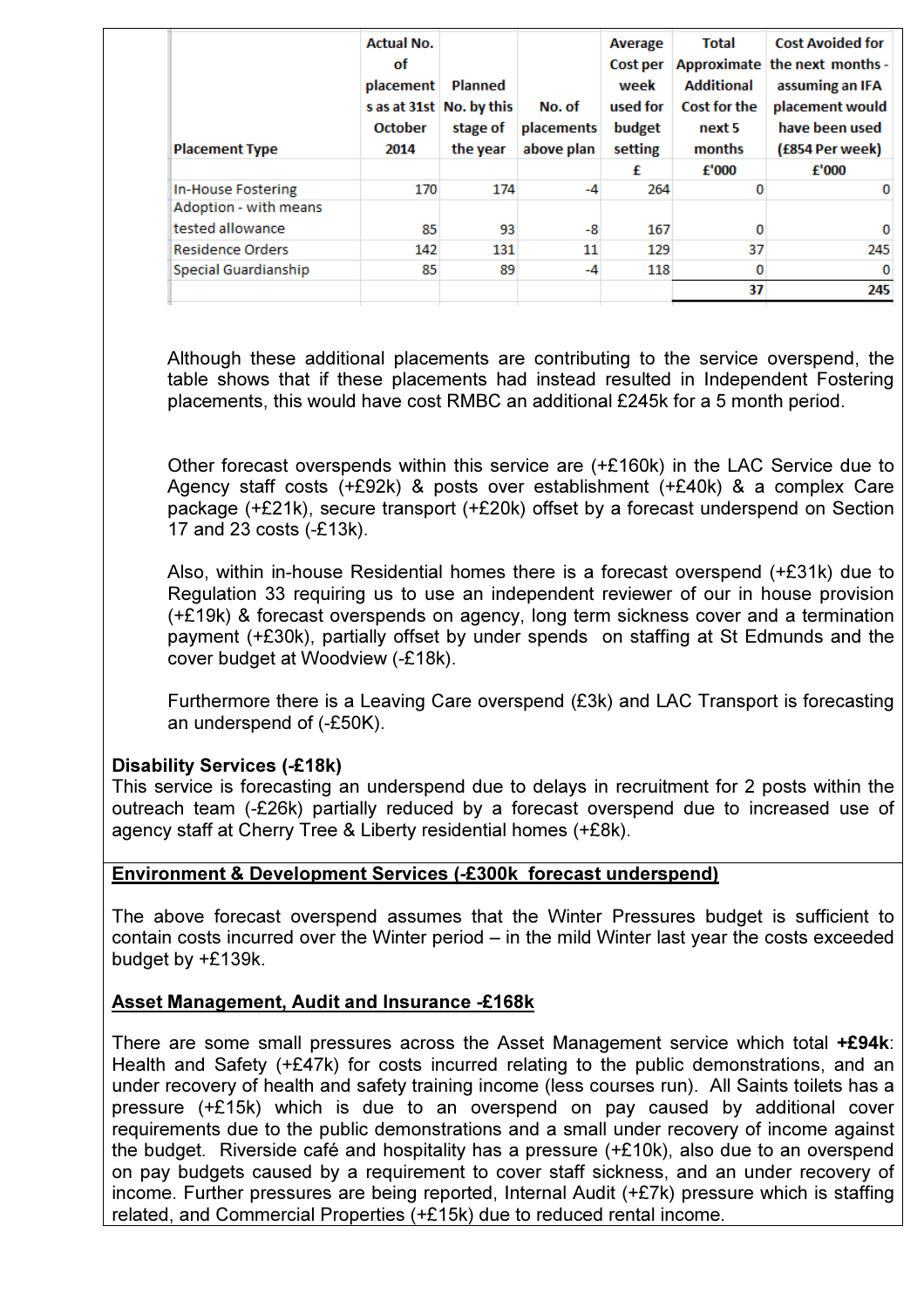These pressures are now being offset by forecast underspends which total -£262k. Facilities Management for all council buildings have reported a forecast saving of -£138k. Further savings are being reported from the Corporate Environment Team (-£34k) relating to lower than budgeted carbon reduction charges, and (-£16k) from the Capital Team, and (-£23k) Caretaking and (-£51k) due to lower than budgeted costs on pay and non-pay due to vacant posts and the impact of the spend moratorium.

# Business Unit -£73k

The Service has declared a forecast underspend on the training budget, and this will be further scrutinised to consider if any further saving can be offered.

# Communications +£24k

This pressure is due to some additional staffing costs and some additional costs on marketing events, and work is ongoing to mitigate this pressure.

# Regeneration, Planning, Customer and Cultural Services -£213k

A number of smaller pressures remain within the service area, RIDO is funding a replacement IT package, and has some additional staffing costs causing a pressure (+£26k). The Contact Centre (+£27k) pressure is caused by additional staffing costs to ensure delivery of service. Contact centre management is now showing a pressure of (+£49k) due to a review of salaries that were previously capitalised that has determined that these costs no longer qualify for this treatment. The cashiers pressure (+£43k) is unchanged and is mainly due to increased charges for use of paypoint and post office collection service.

Business Centres are reporting an underspend (-£56k) due to continuing increased occupancy levels exceeding budgeted levels. Cultural Services are reporting forecast underspends; Theatres (-£4k), Boston Castle and Museums (-£10k), and Libraries and Customer Services (including Riverside and Maltby) (-£233k) which is mainly due to the non-filling of vacant posts prior to the now implemented staffing restructure, and a reduction on expected spend from the materials fund, in line with the moratorium. Building Control are reporting a -£5k forecast underspend due to an increase in applications. Planning Services have identified a small underspend due to the delaying of consultancy spend in this year (-£15k). A review of the Markets budget has identified an improved position of (-£32k) due to both reduced expenditure and additional income generation There are also several small savings amounting to (-£3k).

# Streetpride +£130k

At this stage in the year the Service are reporting a pressure in Network Management Services (+£208k), in the main this is due to an under recovery of income from Parking Services (+£290k) which is due to a reduction in staff parking permits income, plus, based on previous years data, the income generated is forecast to be lower than the current income budget. This is being partially mitigated by some savings in other areas (-£82k), comprising Street Lighting energy savings and staff vacancies in Network Management, Public Rights of Way and Street Lighting.

Leisure and Green Spaces are now reporting an improved position (-£21k). This figure comprises a forecast under-recovery of income from Allotments (+£23k), and (+£9k) from the golf course. Country Parks have a pressure (+£13k) comprising agency cover costs partially mitigated by increased income and a reduction in casual employees. Unbudgeted costs of (+£3k) have been incurred in respect of closed churchyards. The forecast position for Urban Parks (-£24k) has worsened due to increased business rates, higher electricity charges and a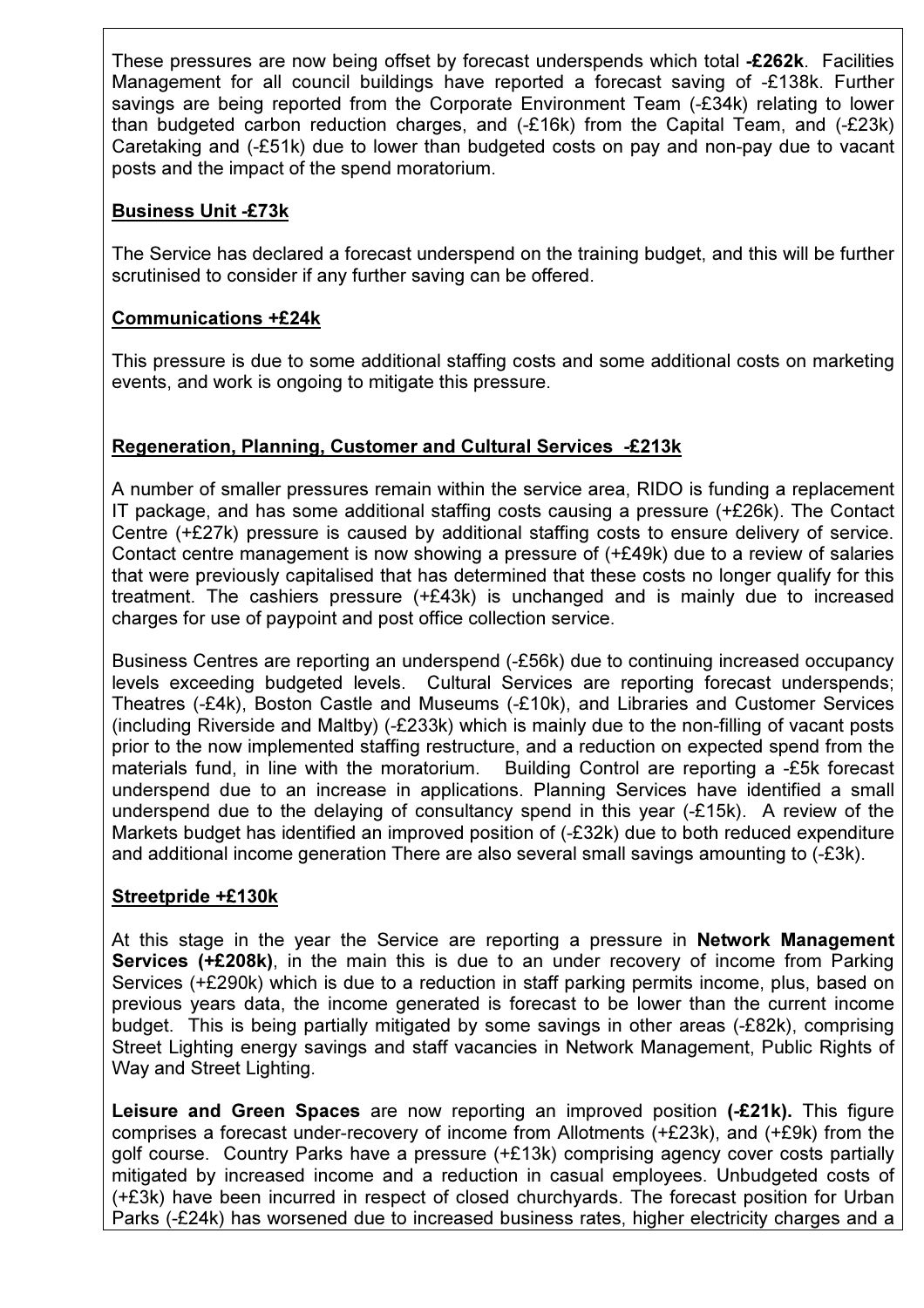loss of pitch income. Conversely Landscape Design and general management's position has improved (-£45k) due to additional income generation, a staff vacancy and the impact of a member of staff taking flexible retirement.

Community Services are reporting a pressure (+£52k) due to a forecast overspend on highways cleansing (+£53k), additional staffing costs (+£15k) and an (+£11k) pressure due to the need to renegotiate a new kennel contract for stray dogs as our previous provider terminated the existing contract. This is being partially offset by a forecast underspend (-£10k) on Pest Control which is due to increased income generation and an improved position on Grounds Maintenance (-£17k), due to a refund from SGM (the equipment provider) due to their late supply of plant combined with adjusted delivery team forecasts to take into account Christmas shut down.

Waste Services are reporting (-£46k) with Waste Collection forecasting an underspend (-£144k) mainly due to a WEEE rebate, effects of industrial action, increased income on bulky items and commercial waste. However, Waste Disposal has a pressure (+£130k) due to expected outlet not coming on line by the timetabled date, and needing to take more waste into Sheffield Energy Recovery Facility. There is also a small saving forecast on Waste PFI due to reduced professional advice required on the contract (-£32k).

A forecast underspend has been identified within the Corporate Transport Unit (CTU) (- £73k), comprising a (-£43k) additional income generation which is substantially due to the street lighting capital investment currently taking place, (-£2k) depot savings on utilities and from the impact of the moratorium, (-£26k) forecast underspend on the CTU due to the spending moratorium and additional of driver training income. There is also a (-£2k) forecast underspend on Home to School Transport based on current pupil intake forecasts. The Corporate Account is now reporting a forecast underspend (-£15k) largely due to the moratorium on non-essential spend and a forecast over recovery of Highway Delivery income.

Transportation are reporting a pressure (+£25k) comprising (+£35k) due to maintenance costs incurred because the procurement of replacement equipment by the police has been delayed, (+£20k) due to delays on the implementation of the fibre communications invest to save proposal and (+£20k) due to more expensive terms under the Virgin Media contract. These pressures are partially mitigated by a forecast (-£38k) over-recovery of Highway Design income due to the increased volume of works being commissioned and (-£12k) savings on the Management account from a vacant post.

### Neighbourhoods & Adult Services (-£0.064m forecast underspend)

Adult Services are currently forecasting an overspend of +£0.737m. The key underlying budget pressures include:

### Adults General (-£134k)

Higher than anticipated staff turnover within Contract and Reviewing Officers is resulting in a forecast underspend of -£47k plus impact of moratorium on training budget (-£87k).

### Older People (+£181k)

Forecast increase in Direct Payments (+63 clients) over budget (+£391k) and forecast overspend on independent sector residential and nursing care (+£631k) due to recurrent pressure on meeting savings target from previous years in respect of additional continuing health care income, this is after additional income from property charges being received. These forecast pressures are being partially reduced by a number of forecast underspends including: savings on maintenance contracts and energy costs in the Rothercare service (-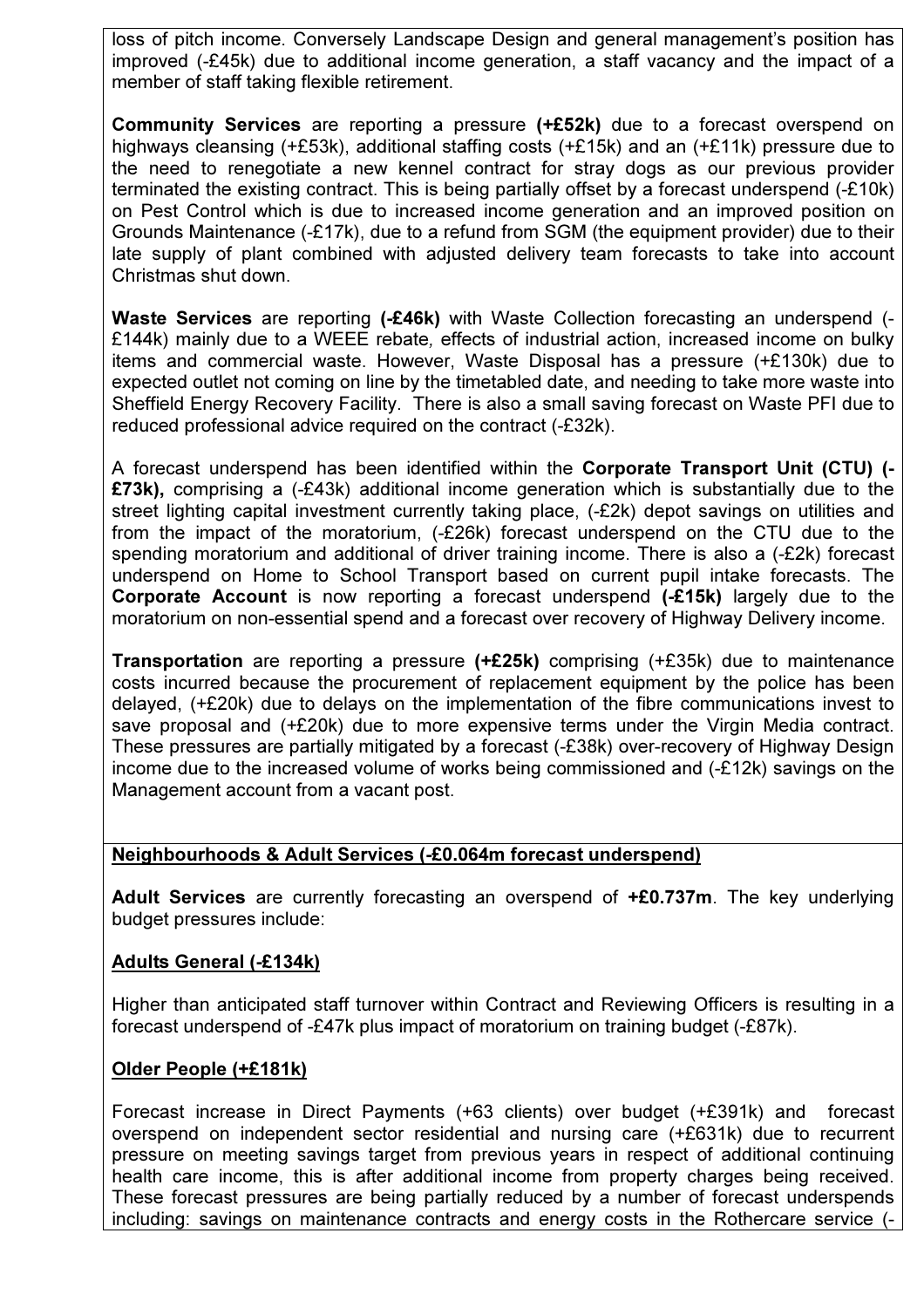£111k); higher than anticipated staff turnover within Assessment & Care Management and community support; additional non-recurrent income from Health (-£400k); an overall underspend on Enabling, home care and carers support (-£110k); and additional Winter Pressures funding from health (-£220k).

### Learning Disabilities (+£645k)

There is a forecast overspend on Day Care (+£164k) due to specialist provision required for 7 unfunded transitional placements from Children's Services (demographic pressure) including a recurrent budget pressure on the provision of transport. There is also now a forecast pressure due to the delay in the reconfiguration of residential care to supported living by RDASH (+£365k). Further forecast overspends due to a delay in meeting an agreed budget saving for employment and leisure services (+£200k) and additional costs due to staff cover within In-House Residential care (+£99k). These forecast overspends are partially mitigated by clients moving to alternative provision from residential care (-£72k) and an overall forecast underspend on Supported Living schemes due to receipt of additional funding from health (- £111k).

# Mental Health (-£223k)

There is a projected underspend on the residential care budget due to 3 clients leaving care greater than budget since April (-£109k) plus additional forecast underspends within mental health day care, community support and direct payments (-£38k) including additional public health funding (-£100k) for substance misuse. These forecast savings are reduced by a +£24k forecast overspend due to lower than expected staff turnover and extra costs for night cover.

# Physical & Sensory Disabilities (+£314k)

Recurrent cost pressure on Direct Payments (+£471k / 33 clients) partially reduced by forecast underspends within residential and domiciliary care (-£139k) due to reduced demand ,and forecast savings within the advocacy contracts (-£18k).

# Safeguarding (+£26k)

Significant increase in demand for assessments under the Deprivation of Liberty Safeguards (DoLS) is forecasting an overspend of +£200k, this is being significantly mitigated by forecast underspends due to higher than anticipated staff turnover plus additional income from health (- £174k).

# Supporting People (-£74k)

Efficiency savings (reduced placement activity) on subsidy contracts have already been identified against budget (-£74k).

# Neighbourhoods General Fund (-£684k)

The projected year end outturn position for Neighbourhoods shows a forecast under spend of (-£684k).

The main reasons for the forecast underspend is an anticipated (-£562k) saving on the Furnished Homes service. This is a result of continued increase in demand for the service (an additional 135 since April, a total of 3167 tenants at the end of September), cost effective procurement of furniture including refurbishment and disposal plus higher than anticipated staff turnover. In addition higher than expected staff turnover within Trading Standards (-£45k), Community Protection (-£40k) and Management and Administration (-£10k), and lower than anticipated occupancy levels within dispersed units (-£27k).